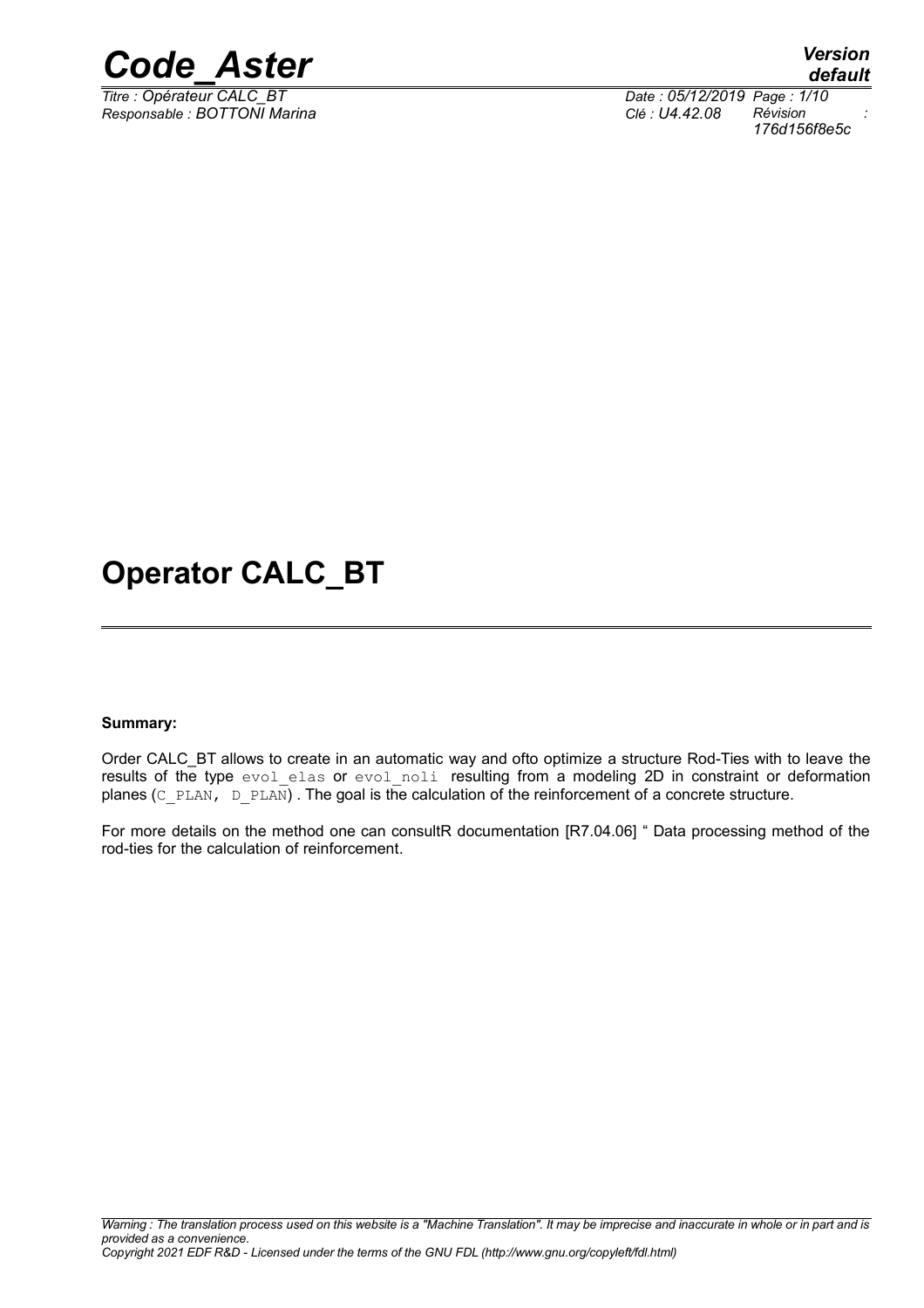

Titre : Opérateur CALC\_BT<br>Responsable : BOTTONI Marina

**Version** 

Date: 05/12/2019 Page: 2/10 Clé : U4.42.08 Révision 176d156f8e5c

| <b>Contents</b><br><u> 1989 - Johann Stoff, amerikansk politiker (d. 1989)</u> |     |
|--------------------------------------------------------------------------------|-----|
|                                                                                |     |
|                                                                                |     |
|                                                                                |     |
|                                                                                |     |
|                                                                                |     |
|                                                                                |     |
|                                                                                |     |
|                                                                                |     |
|                                                                                |     |
|                                                                                |     |
|                                                                                |     |
|                                                                                |     |
|                                                                                |     |
|                                                                                |     |
|                                                                                |     |
|                                                                                |     |
|                                                                                |     |
|                                                                                |     |
|                                                                                |     |
|                                                                                |     |
|                                                                                |     |
|                                                                                |     |
|                                                                                |     |
|                                                                                |     |
|                                                                                |     |
|                                                                                | . 9 |
|                                                                                |     |
|                                                                                |     |
|                                                                                |     |
|                                                                                |     |
|                                                                                |     |
|                                                                                |     |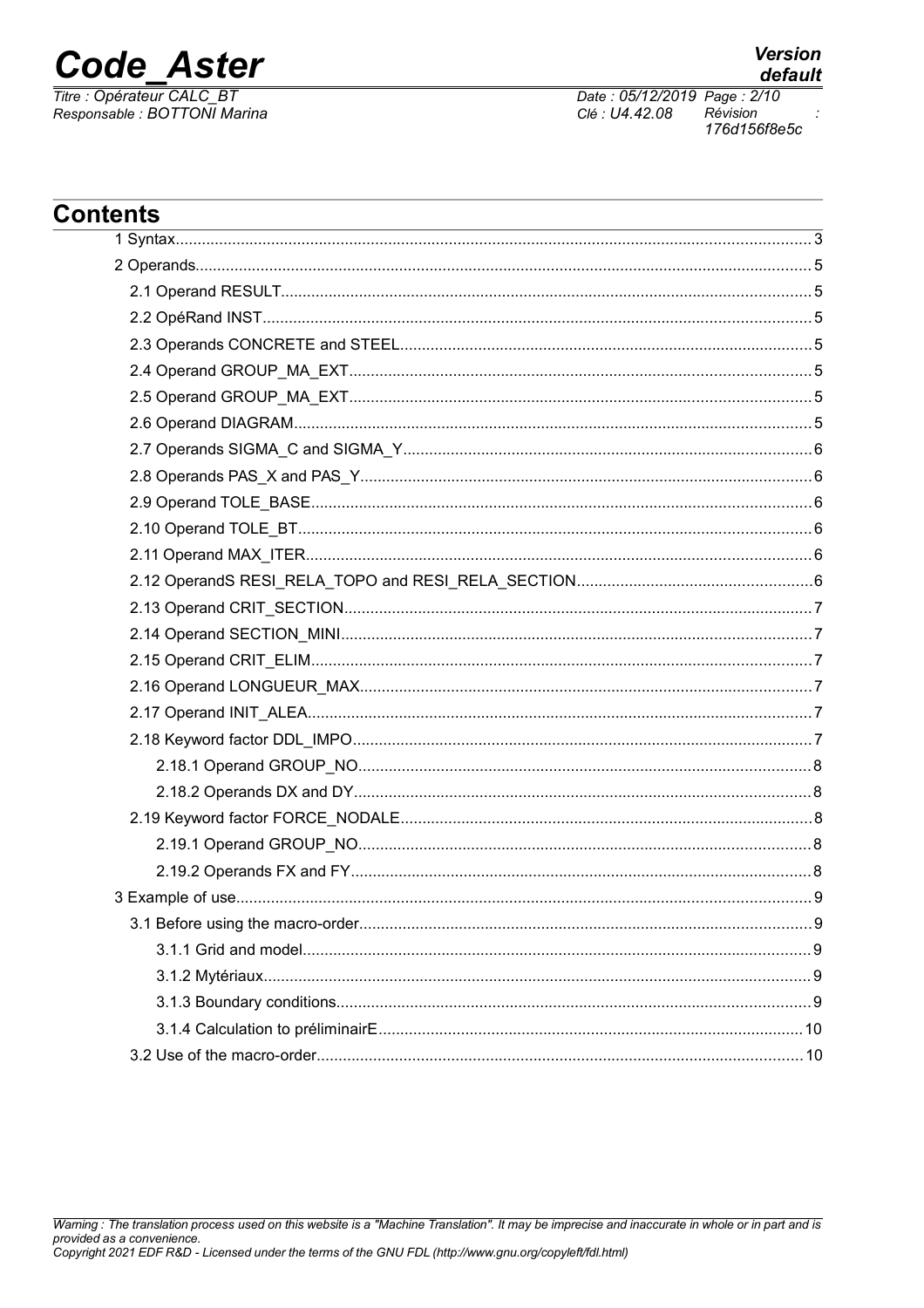*Responsable : BOTTONI Marina Clé : U4.42.08 Révision :*

CALC\_BT (

*default*

*Titre : Opérateur CALC\_BT Date : 05/12/2019 Page : 3/10 176d156f8e5c*

#### **1 Syntax**

```
# Results of basic calculation and geometry
♦ RESULT = RESULT, [evol_elas, evol_noli]
\bullet INST = inst, [R]# interior and external Contour
♦ GROUP_MA_EXT = gr_ma_ext [TXM]
\Diamond GROUP MA INT = gr ma int [l_TXM]
# Boundary conditions
\bullet DDL IMPO = F ( \bullet GROUP NO = gr_nod, [TXM]
            \bullet | DX = dx, [R]
              \mathbb{D}Y = \mathbb{D}V, \lceil R \rceil), \overline{\phantom{a}}FORCE NODALE = F (\blacklozenge GROUP NO = gr_nof, [TXM]
             \bullet | FX = fx, \qquad \qquad [R]
              | FY = fy, [R]\,, \,# Materials
♦ CONCRETE = CONCRETE
  [mater_sdaster]
◆ STEEL = STEEL | contract to the solution of the solution of the solution of the solution of the solution of the solution of the solution of the solution of the solution of the solution of the solution of the solution of
# Parameters of optimization
◊ DIAGRAM =/'SECTION', [DEFECT]
        /'REPORT',
\bullet SIGMA C = FC, [R]
\bullet SIGMA Y = fy, [R]
\Diamond PAS X = pas x, [R]
\Diamond PAS Y = pas y, [R]
\Diamond TOLE BASE =/0.01, [DEFECT]
         / tole 1, [R]\Diamond TOLE BT =/0.01, [DEFECT]
       / tole 2, [R]◊ NMAX_ITER =/150, [DEFECT]
          / maxiter, [R]
◊ RESI_RELA_SECTION=/1E-5, [DEFECT]
             \sqrt{2} conv 1, [R]◊ RESI_RELA_TOPO=/1E-6, [DEFECT]
            \sqrt{2} (R)
◊ CRIT_SECTION =/0.5, [DEFECT]
            / sevol, [R]
```
*Warning : The translation process used on this website is a "Machine Translation". It may be imprecise and inaccurate in whole or in part and is provided as a convenience. Copyright 2021 EDF R&D - Licensed under the terms of the GNU FDL (http://www.gnu.org/copyleft/fdl.html)*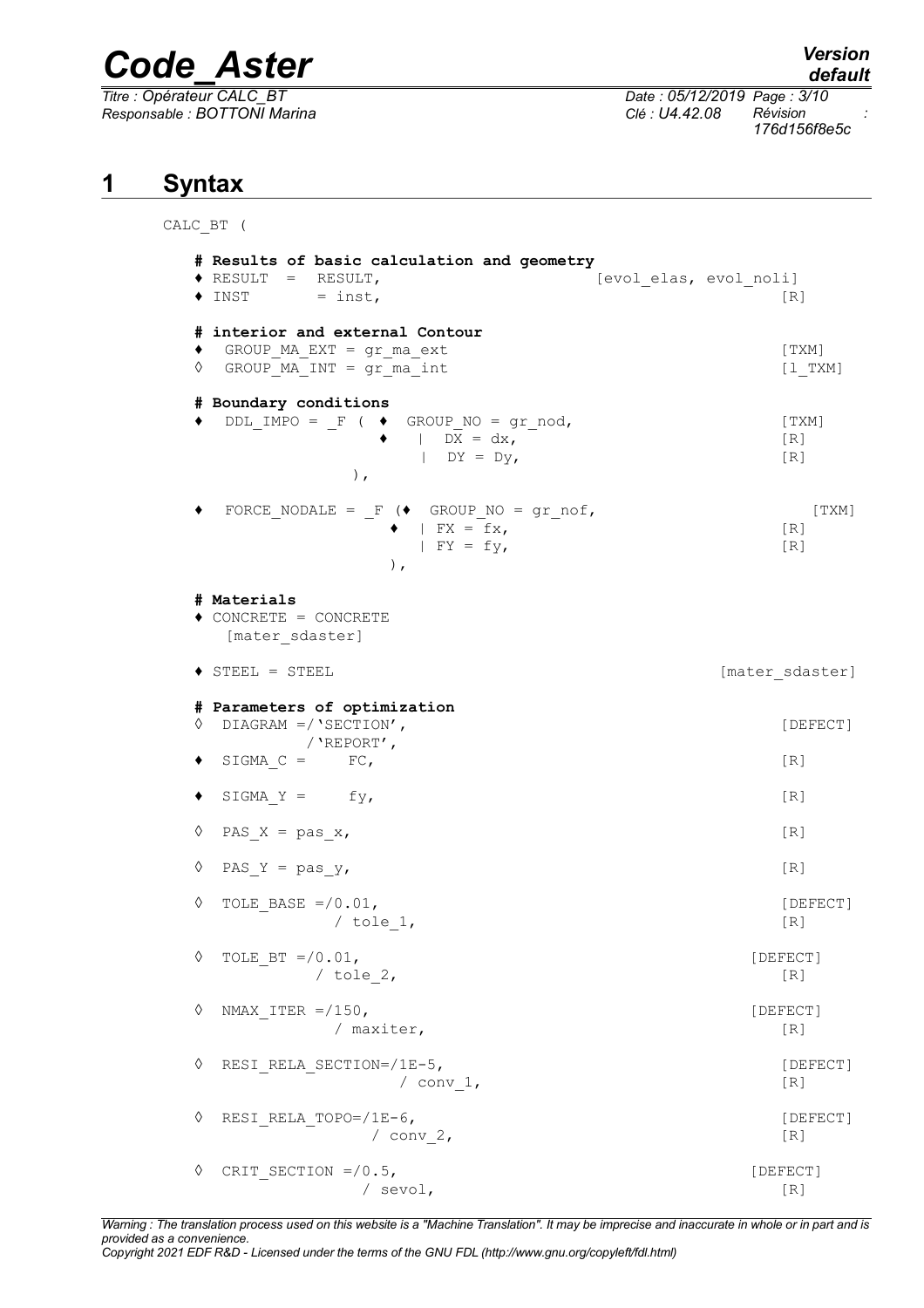*default*

| Titre : Opérateur CALC_BT<br>Responsable : BOTTONI Marina | Date: 05/12/2019 Page: 4/10<br>Clé : U4.42.08 | Révision<br>176d156f8e5c |
|-----------------------------------------------------------|-----------------------------------------------|--------------------------|
| CRIT ELIM $=$ /0.1,<br>♦<br>/ melim,                      |                                               | [DEFECT]<br>[R]          |
| SECTION MINI = $minsec,$<br>٠                             |                                               | [R]                      |
| LONGUEUR MAX = $maxlon,$<br>INIT ALEA = seed              |                                               | [R]<br>[I]               |

)

*Warning : The translation process used on this website is a "Machine Translation". It may be imprecise and inaccurate in whole or in part and is provided as a convenience. Copyright 2021 EDF R&D - Licensed under the terms of the GNU FDL (http://www.gnu.org/copyleft/fdl.html)*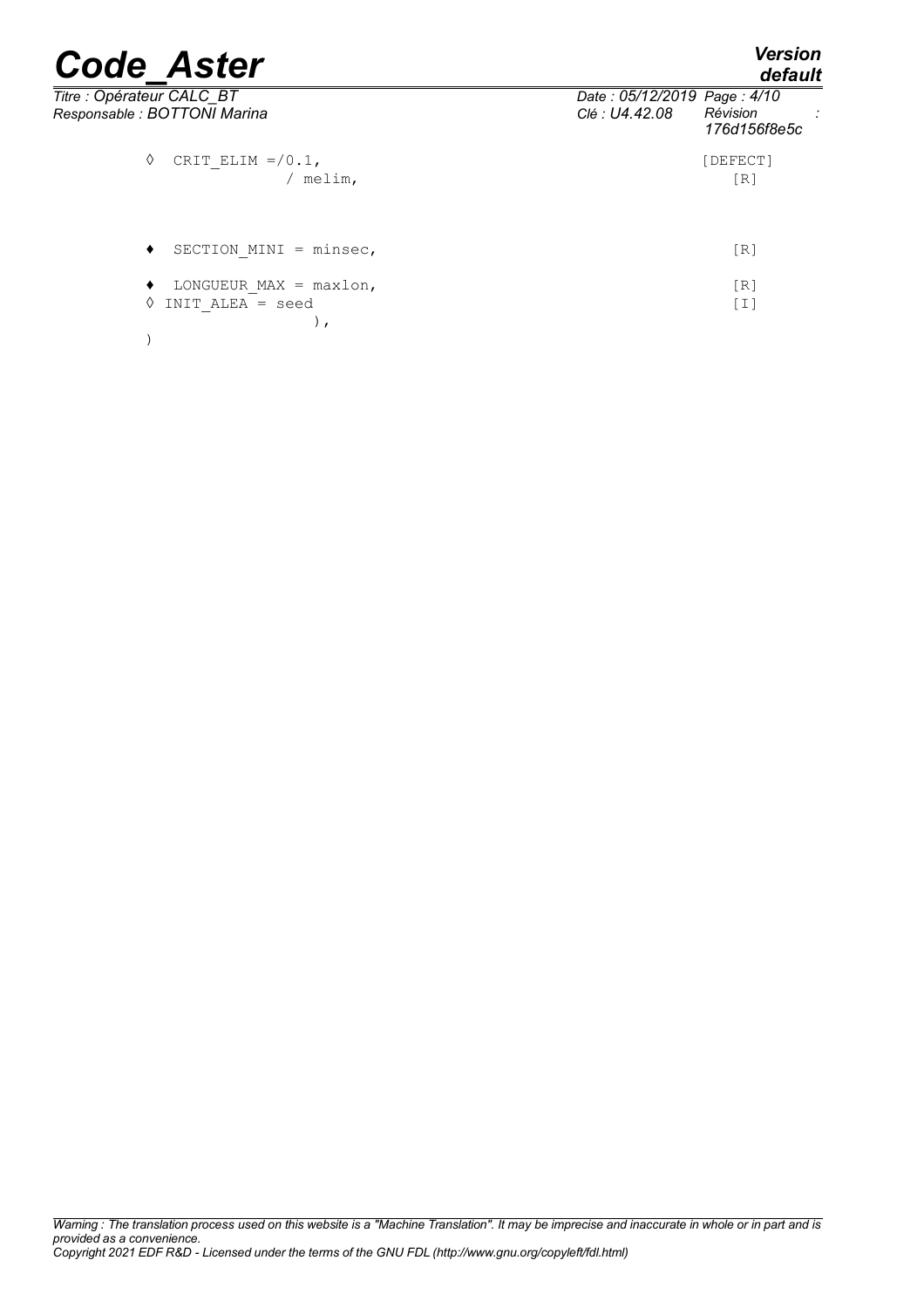*Responsable : BOTTONI Marina Clé : U4.42.08 Révision :*

*Titre : Opérateur CALC\_BT Date : 05/12/2019 Page : 5/10 176d156f8e5c*

#### **2 Operands**

#### **2.1 Operand RESULT**

 $RESULT = RESULT$ 

Name of the field evol elas or evol noli resulting from the basic calculation (on the geometry for which one wants to calculate the reinforcement).

#### **2.2 OpéRand INST**

 $INST =$  inst

Reality specifying the moment over which the restitution takes place.

#### **2.3 Operands CONCRETE and STEEL**

#### CONCRETE = CONCRETE

Structure of data of the type mater sdaster defining them properties rubber bands material concrete (Young Modulus, *E* , and Poisson's ratio, *ν* ), as defined by DEFI\_MATERIAU/ELAS.

 $STEEL = STEEL$ 

Structure of data of the type mater sdaster defining the characteristics of the material steel (Young Modulus, *E* , and Poisson's ratio, *ν* ), as defined by DEFI\_MATERIAU/ELAS.

#### **2.4 Operand GROUP\_MA\_EXT**

♦ GROUP\_MA\_EXT =/gr\_ma\_ext

Name of the group of meshs of the type seg2 defining contour external of the geometry. The connectivity of these groups must define closed geometries.

#### **2.5 Operand GROUP\_MA\_EXT**

◊ GROUP\_MA\_INT =/gr\_ma\_int

List of groups of meshs of the type seg2 defining internal contours of the geometry. The connectivity of these groups must define closed geometries.

#### **2.6 Operand DIAGRAM**

♦ DIAGRAM =/'SECTION', /'REPORT',

One of the two possible diagrams of optimization must be selected by the user. In the absence of the operand, the diagram of optimization 'SECTION' by default will be selected.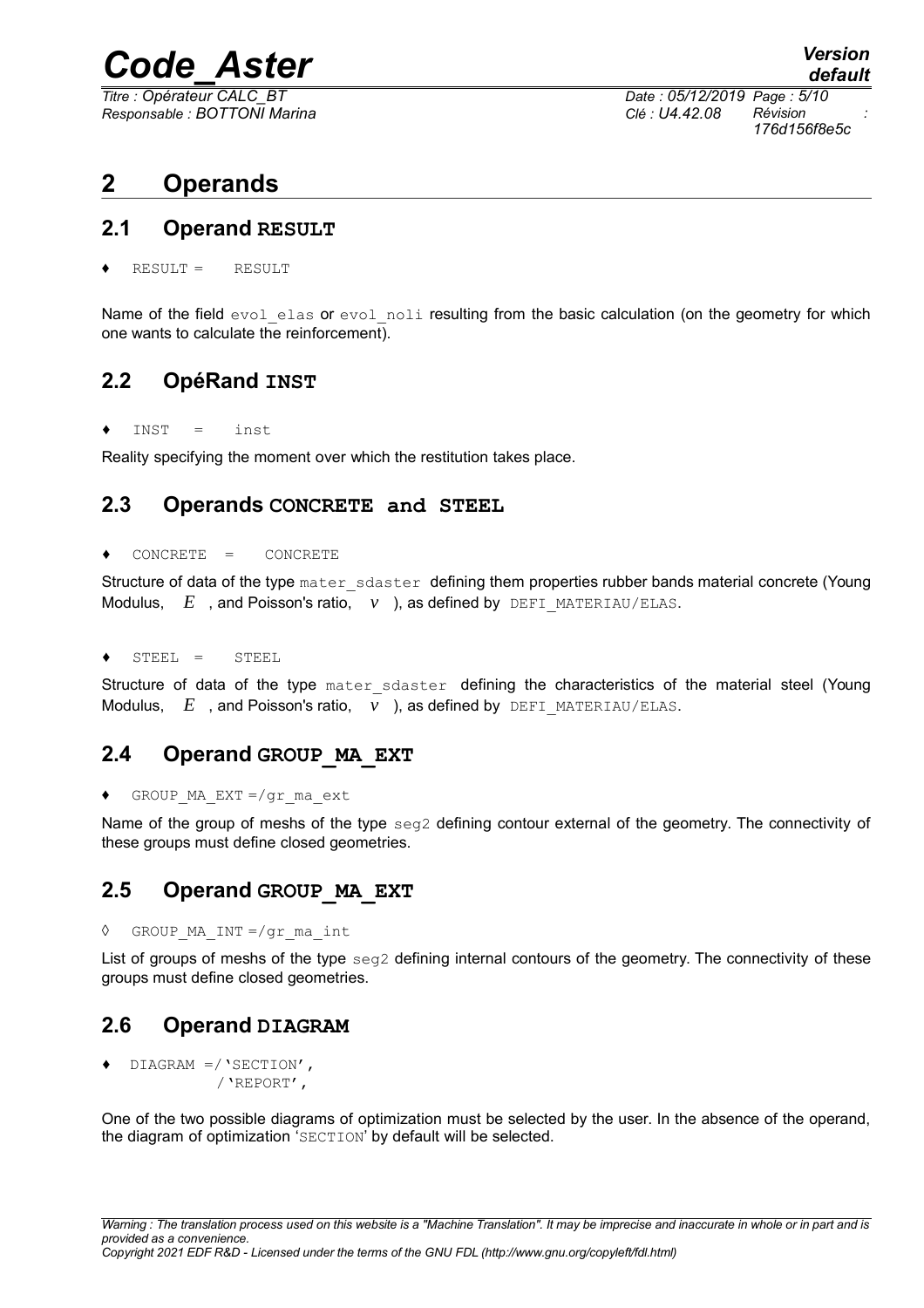*Responsable : BOTTONI Marina Clé : U4.42.08 Révision :*

*Titre : Opérateur CALC\_BT Date : 05/12/2019 Page : 6/10 176d156f8e5c*

#### **2.7 Operands SIGMA\_C and SIGMA\_Y**

- $\bullet$  SIGMA C = FC,
- SIGMA  $Y = fy$ ,

Limiting values of resistance considered in optimization. SIGMA C, resistance represents with compression of the concrete and SIGMA Y the resistance of steel in traction.

#### **2.8 Operands PAS\_X and PAS\_Y**

```
\Diamond PAS X = pas x,
```
 $\Diamond$  PAS Y = pas y,

The user can define the step of mesh usedE for the interpolation of the values in the stress fields. Two values are necessary: a value for the step according to direction X and one for the step according to direction Y.

#### **2.9 Operand TOLE\_BASE**

TOLE BASE  $=$  /0.1,

/ tole\_1,

The value of tolerance TOLE BASE allows to define the distance from fusion between the peaks of constraint during the interpolation of the stress fields, on the basic model, i.e. on the result as starter the macro one (geometry for which one wants to calculate the reinforcements). The provided value represents a percentage of the longest distance in X, there or Z between the nodes of the basic grid.

#### **2.10 Operand TOLE\_BT**

$$
\begin{array}{cc}\n\lozenge & \text{TOLE\_BT} = / 0.1, \\
\lozenge & \text{tole\_2,} \\
\end{array}
$$

The value of tolerance TOLE BT allows to define the distance from fusion between two or several nodes of the model lattice. The provided value represents a percentage of the longest distance in X, there or Z between the nodes of the basic grid.

#### **2.11 Operand MAX\_ITER**

 $\Diamond$  NMAX ITER =/150, / maxiter,

This keyword makes it possible to the user to define the maximum number of iterations carried out by the selected diagram of optimization.

#### **2.12 OperandS RESI\_RELA\_TOPO and RESI\_RELA\_SECTION**

```
◊ RESI_RELA_SECTION =/1E-6,
```

```
/ conv 1,
```
 $\Diamond$  RESI RELA TOPO =/1E-5, / conv\_2,

Precision of convergence of the procedure of optimization perhaps defined by the user. The value of convergence RESI\_RELA\_SECTION control the stop of the procedure of optimization, that it maybe of type SECTION or REPORT. The value RESI RELA TOPO start the topological procedure of optimization and is used only for the diagram REPORT.

```
Warning : The translation process used on this website is a "Machine Translation". It may be imprecise and inaccurate in whole or in part and is
provided as a convenience.
Copyright 2021 EDF R&D - Licensed under the terms of the GNU FDL (http://www.gnu.org/copyleft/fdl.html)
```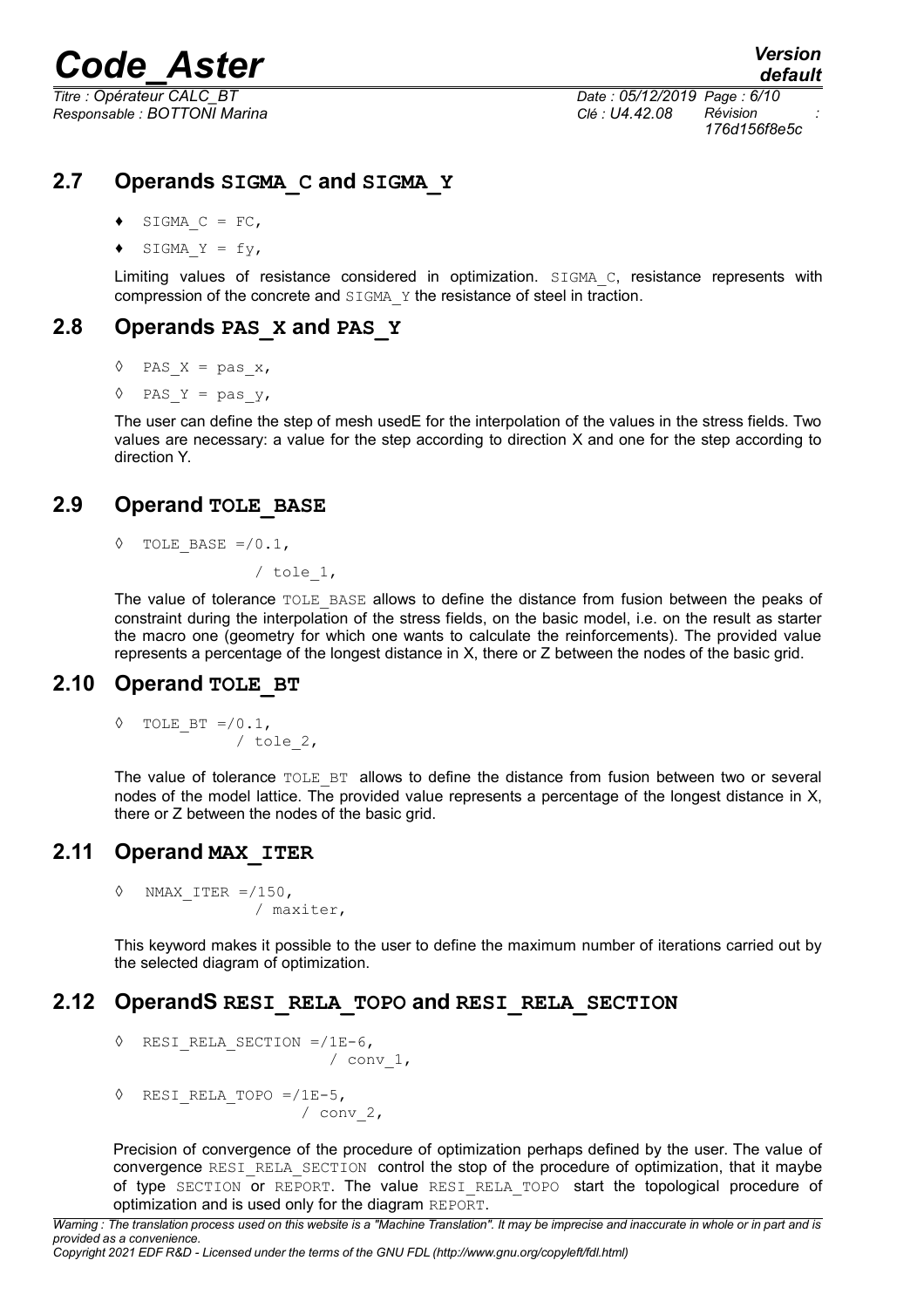*Responsable : BOTTONI Marina Clé : U4.42.08 Révision :*

*Titre : Opérateur CALC\_BT Date : 05/12/2019 Page : 7/10 176d156f8e5c*

For an optimization carried out exclusively with the option  $DIAGRAM = 'SECTION'$ , the paramètrE RESI RELA TOPO is ignored.

#### **2.13 Operand CRIT\_SECTION**

◊ CRIT\_SECTION =/0.5, / sevol

The operand CRIT\_SECTION allows to define the maximum evolution of the sections of the elements at the time of the algorithm of optimization. A value of 0.5, equivalent to an acceptable maximum evolution of ±50%, is imposed by default.

#### **2.14 Operand SECTION\_MINI**

♦ SECTION\_MINI = /minsec,

The operand SECTION MINI allows the user to define the minimal section for the elements whose thrust load tends towards zero. This parameter is used at the same time for the diagram SECTION and REPORT.

#### **2.15 Operand CRIT\_ELIM**

 $\Diamond$  CRIT ELIM =/0.1, / melim,

The operand CRIT ELIM allows to define the maximum rate of elimination of the elements. This value represents a percentage of the totality of the elements in the initial system. This parameter is used only for the diagram REPORT and is ignored if the diagram SECTION is selected.

#### **2.16 Operand LONGUEUR\_MAX**

 $\bullet$  LONGUEUR MAX = maxlon,

The value LONGUEUR MAX allows to limit the generation of elements in the BT model. The elements, rods or ties, have like maximum length the value given.

#### **2.17 Operand INIT\_ALEA**

 $\Diamond$  INIT ALEA = seed,

The keyword INIT\_ALEA initialize the germ of the random continuations used for a random pulling. If this operand is indicated, two calculations of reinforcement with same initialization produce the same result then.

#### **2.18 Keyword factor DDL\_IMPO**

$$
\begin{array}{cccc}\n\bullet & \text{DDL\_IMPO} & = & -F & (\bullet & \text{GROUP\_NO} = gr\_nod, \\
& & | & \text{DX} = dx, \\
& & | & \text{DY} = Dy,\n\end{array}
$$

This keyword factor makes it possible to apply displacements imposed to a group of nodes. It is responsibility for the user to inform the same boundary conditions usedbe for calculation on the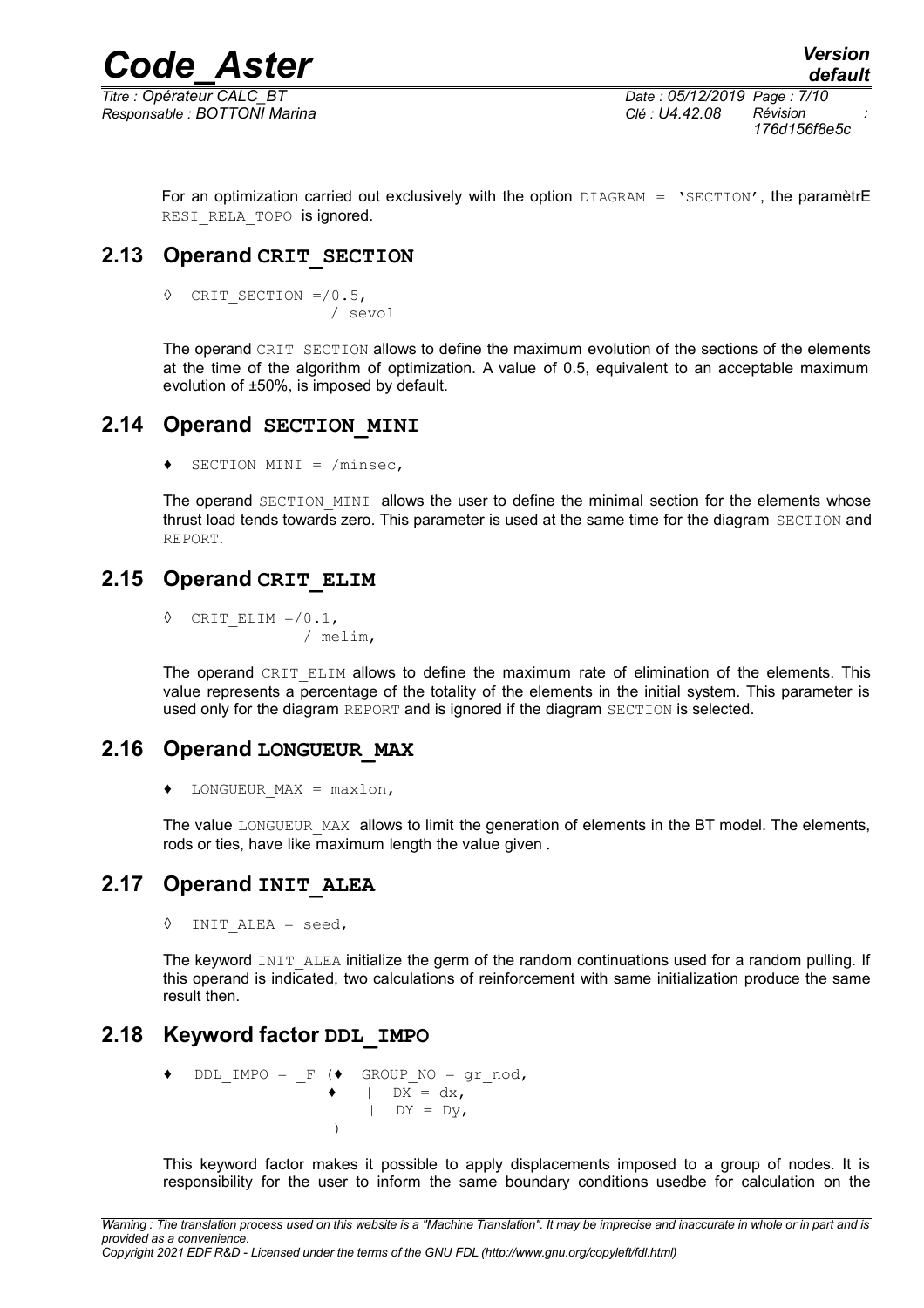*Responsable : BOTTONI Marina Clé : U4.42.08 Révision :*

*Titre : Opérateur CALC\_BT Date : 05/12/2019 Page : 8/10 176d156f8e5c*

starting geometry (basic calculation). Syntax is the same one as for the operator AFFE\_CHAR\_MECA [U4.44.01].

#### **2.18.1 Operand GROUP\_NO**

 $\triangleleft$  GROUP\_NO = gr\_no

Group of nodes associated with the boundary conditions.

#### **2.18.2 Operands DX and DY**

 $\bullet$  | DX = dx,  $|\quad DY = Dy$ ,

Values of the nodal displacements imposed defined in the reference mark total of definition of the maillagE.

#### **2.19 Keyword factor FORCE\_NODALE**

 $\blacklozenge$  FORCE NODALE = F ( $\blacklozenge$  GROUP NO = gr\_nof,  $\overline{Y} = fX,$ |  $FY = fy,$ )

> Keyword factor usable to apply, with groups of nodes, nodal forces, definite component by component in the total reference mark. It is responsibility for the user to inform the same boundary conditions used for calculation about the starting geometry (basic calculation). Syntax is the same one as for the operator AFFE\_CHAR\_MECA [U4.44.01].

#### **2.19.1 Operand GROUP\_NO**

♦ GROUP\_NO = gr\_no

Group of nodes associated with the conditions with the nodal loadings.

#### **2.19.2 Operands FX and FY**

 $|$  FX = fx,  $|$  FY = fy,

Values of the nodal forces imposed defined in the reference mark total of definition of the grid.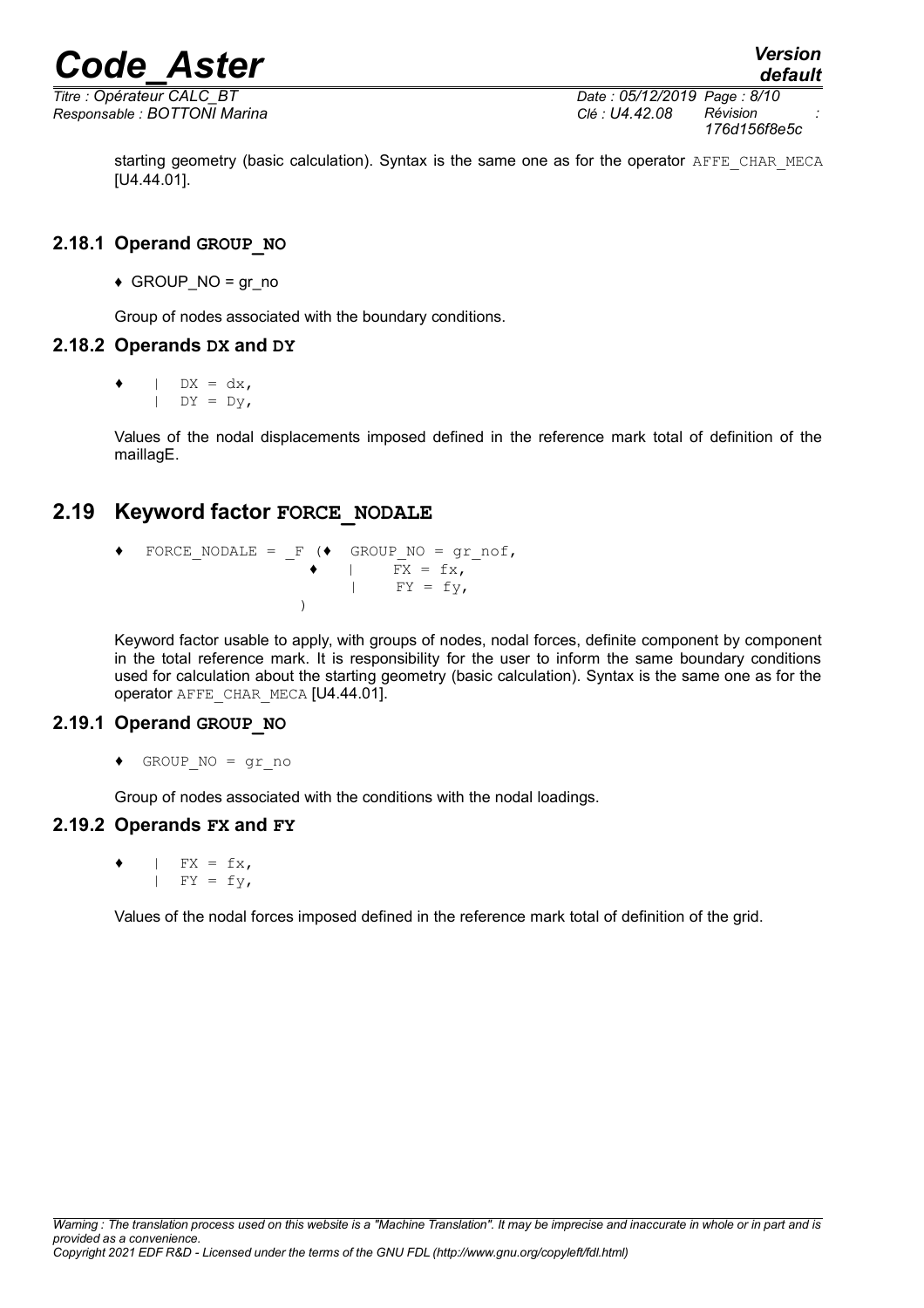*Titre : Opérateur CALC\_BT Date : 05/12/2019 Page : 9/10 Responsable : BOTTONI Marina Clé : U4.42.08 Révision :*

*176d156f8e5c*

**3 Example of use**

This section provides the description of the principal stages of a calculation of reinforcement, for modeling in plane constraint.

For other examples, vto oir CAS-tests ssnp105 [V6.03.105] and ssnp106 [V6.03.105].

#### **3.1 Before using the macro-order**

It is nécEssaire of to carry out a linear elastic design with a modeling planes ( $D$  PLAN, C\_PLAN).

The totality of the elements is associated with the material concrete.

#### **3.1.1 Grid and model**

```
E-MAIL = LIRE MAILLAGE (FORMAT = 'ASTER',
                          INFORMATION = 2,
                         UNIT = 20E-MAIL = DEFI GROUP (reuse = E-MAIL,
                    CREA_GROUP_MA = _F (NAME = 'all',
                                          TOUT=' OUI'),
                     MAILLAGE=E-MAIL)
MODEL = AFFE_MODELE (AFFE = _F (GROUP_MA = 'all',
                                   MODELING = (\Cpsilon \text{ PLAN'},),PHENOMENON = \overline{M}ECHANICAL'),
                         GRID = E-MAIL)
```
#### **3.1.2 Mytériaux**

The order CALC BT find a lattice made up of concrete rods and steel ties (reinforcements). The two materials are here defined. However, for basic calculation one uses only material concrete, the structure to be reinforced being considered homogeneous.

```
CONCRETE = DEFI_MATERIAU (ELAS = F (E = 30E9,
                                 NAKED = 0.2)STEEL = DEFI_MATERIAU (ELAS = F (
                                E = 210E9.
                                 NAKED = 0.3)\text{matter} = AFFE_MATERIAU (AFFE = _F (MATER = (CONCRETE,),
                                   ALL = 'YES'),
                         MODEL = MODEL)
```
#### **3.1.3 Boundary conditions**

Boundary conditions static are defined in the structure with the nodes.

These same boundary conditions will be then used in the calculation of the rods and ties.

```
bc = AFFE CHAR MECA (DDL IMPO = ( F ( GROUP NO = ('SUP 1',),
                                      CONNECTION = 'EMBEDS'),
                                   -F (DY = 0.0,GROUP NO = ('SUP 2',))),
                      FORCE NODALE = (F (FY = -3000000.0,GROUP NO = 'LOAD 1',\left( \begin{array}{c} 1 \end{array} \right),
```